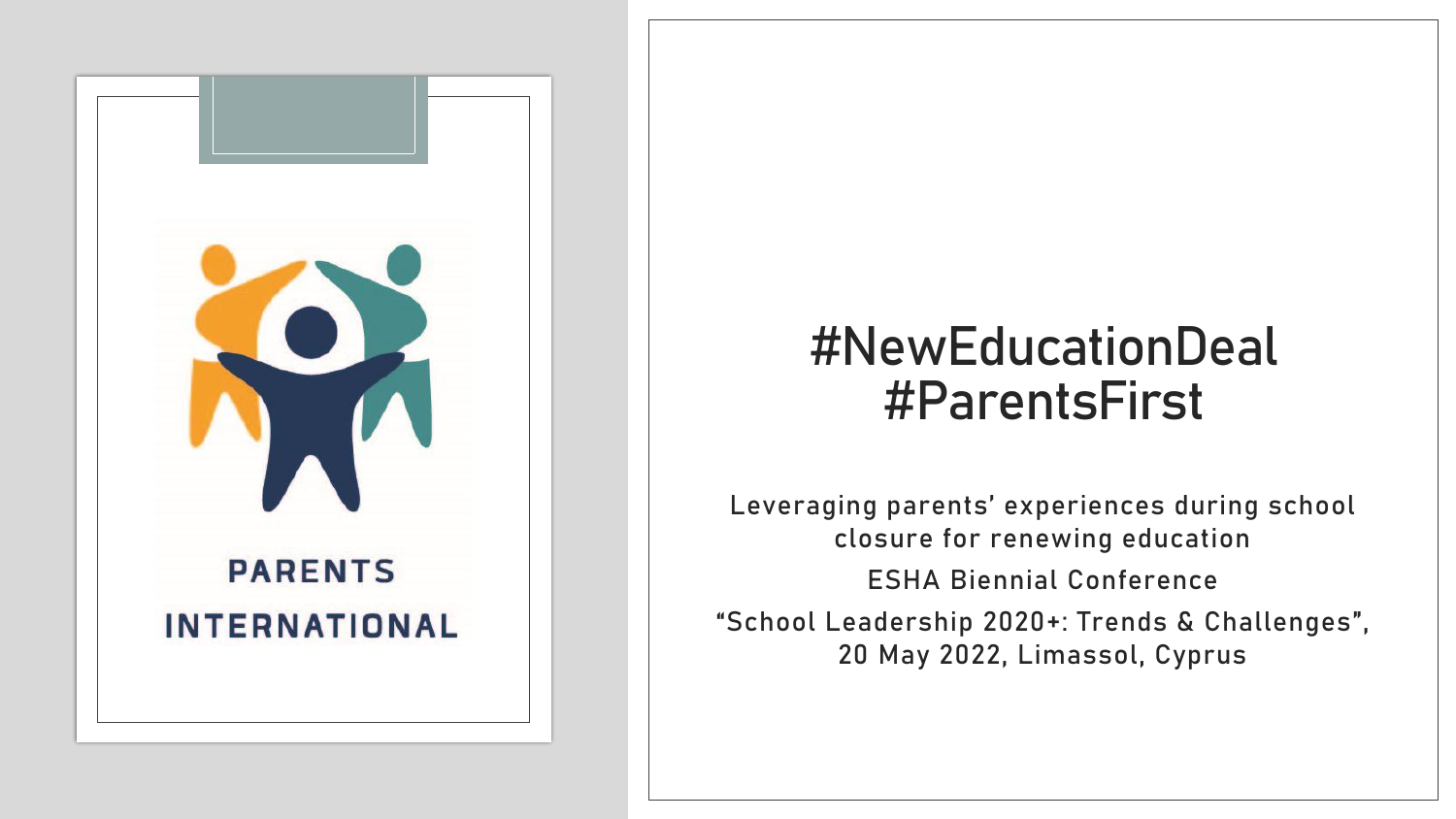# What is #NewEducationDeal #ParentsFirst?

- A future-oriented, forward-looking initiative by parents
- Based on research and hands-on experiences
- Highlighting weaknesses of schools that became more visible during closures
- Using the opportunity to define a "new normal" that can be considered normal
- With the best interest of all children in mind
- For SDG4: quality, inclusive education for all

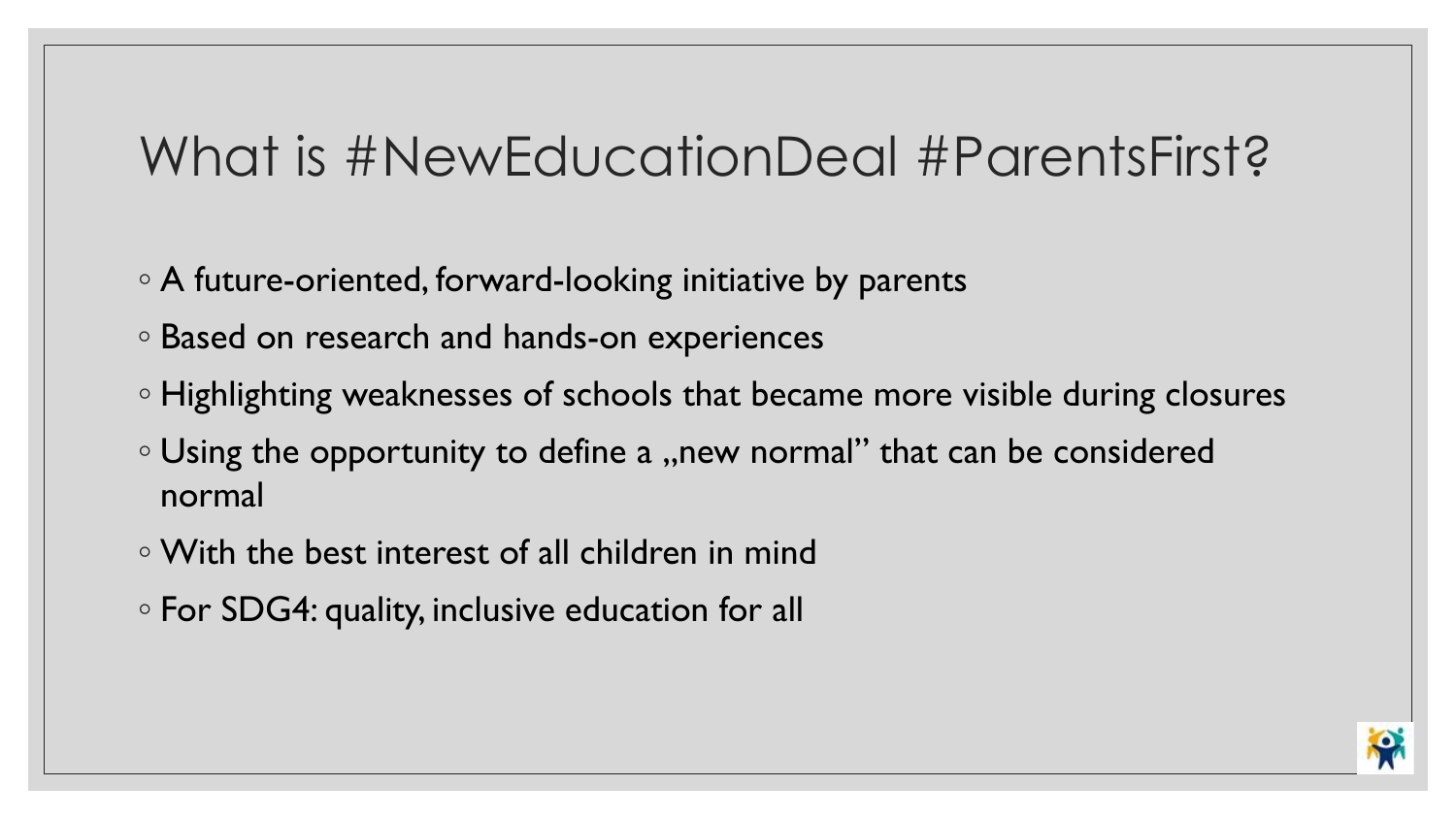

# Why #ParentFirst?

- Primary educator first & most impacting
- Scaffolder
- Gatekeeper

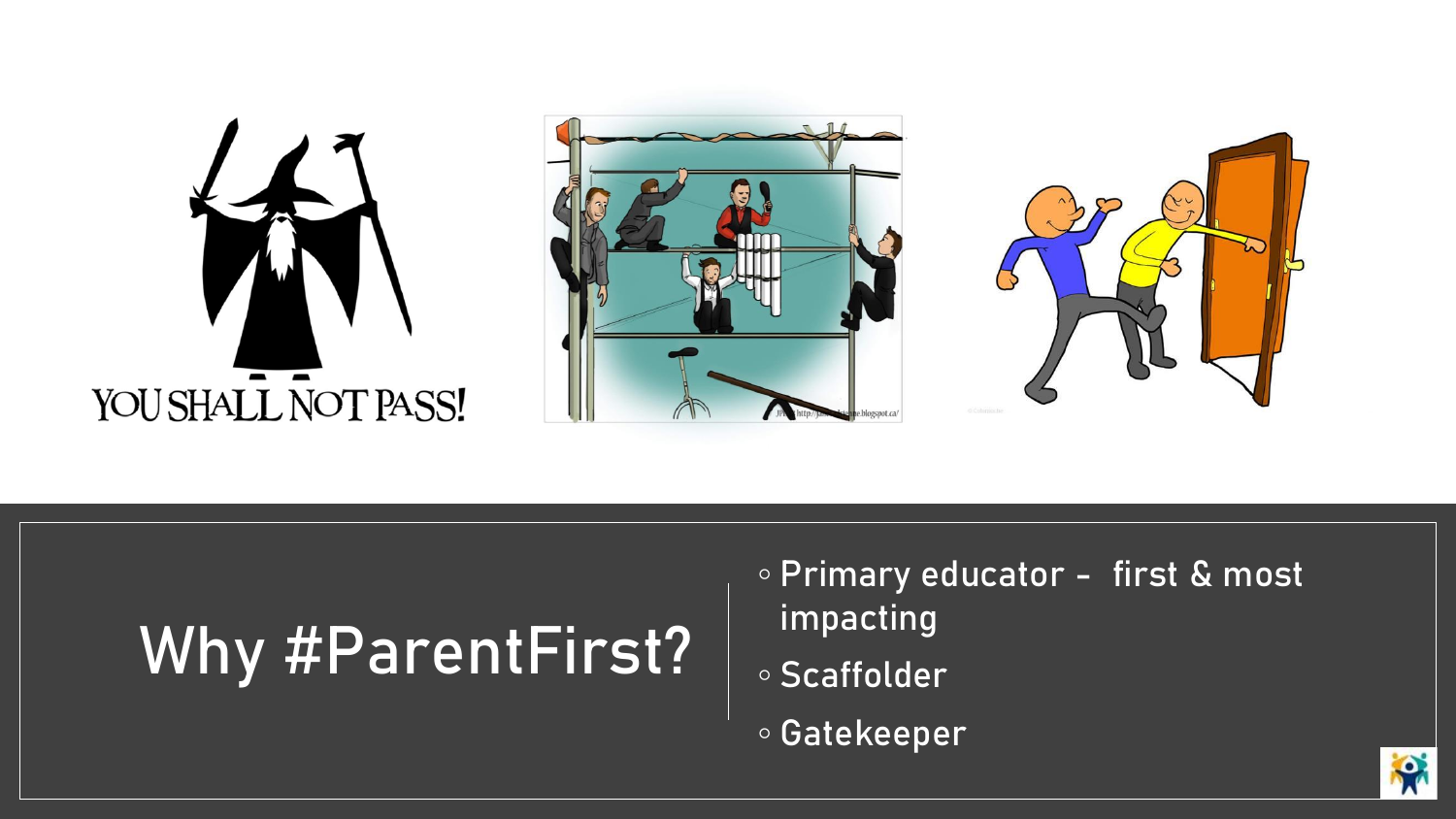## Parental engagement in school re-imagined

"A school striving for family involvement often leads with its mouth identifying projects, needs, and goals and then telling parents how they can contribute." In contrast, "a school striving for parent engagement leads with its ears—listening to what parents think, dream, and worry about. The goal of family engagement is not to serve clients but to gain partners" and the contract of the contract of the contract of the contract of the contract of the contract of the contract of the contract of the contract of the contract of the contract of the contract of the contract of

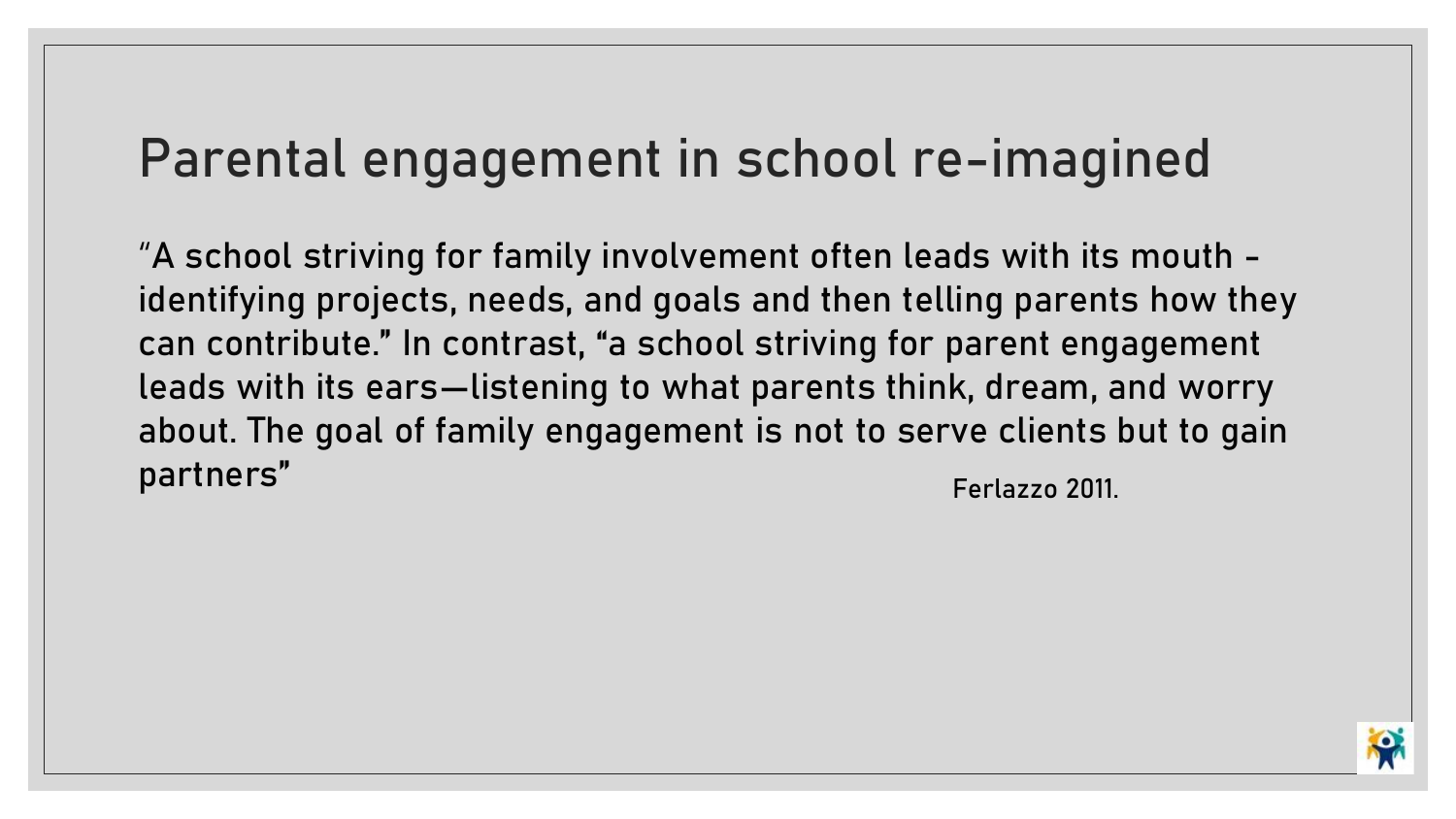#### Research-base

- World Bank: children are at school, but not learning
	- CEE 22% reading, 37% maths



#### **Parents in schooling**

 $\blacksquare$  decisive  $\blacksquare$  consultative  $\blacksquare$  no role



#### o Own research:

schools rarely make co-decisions with parents

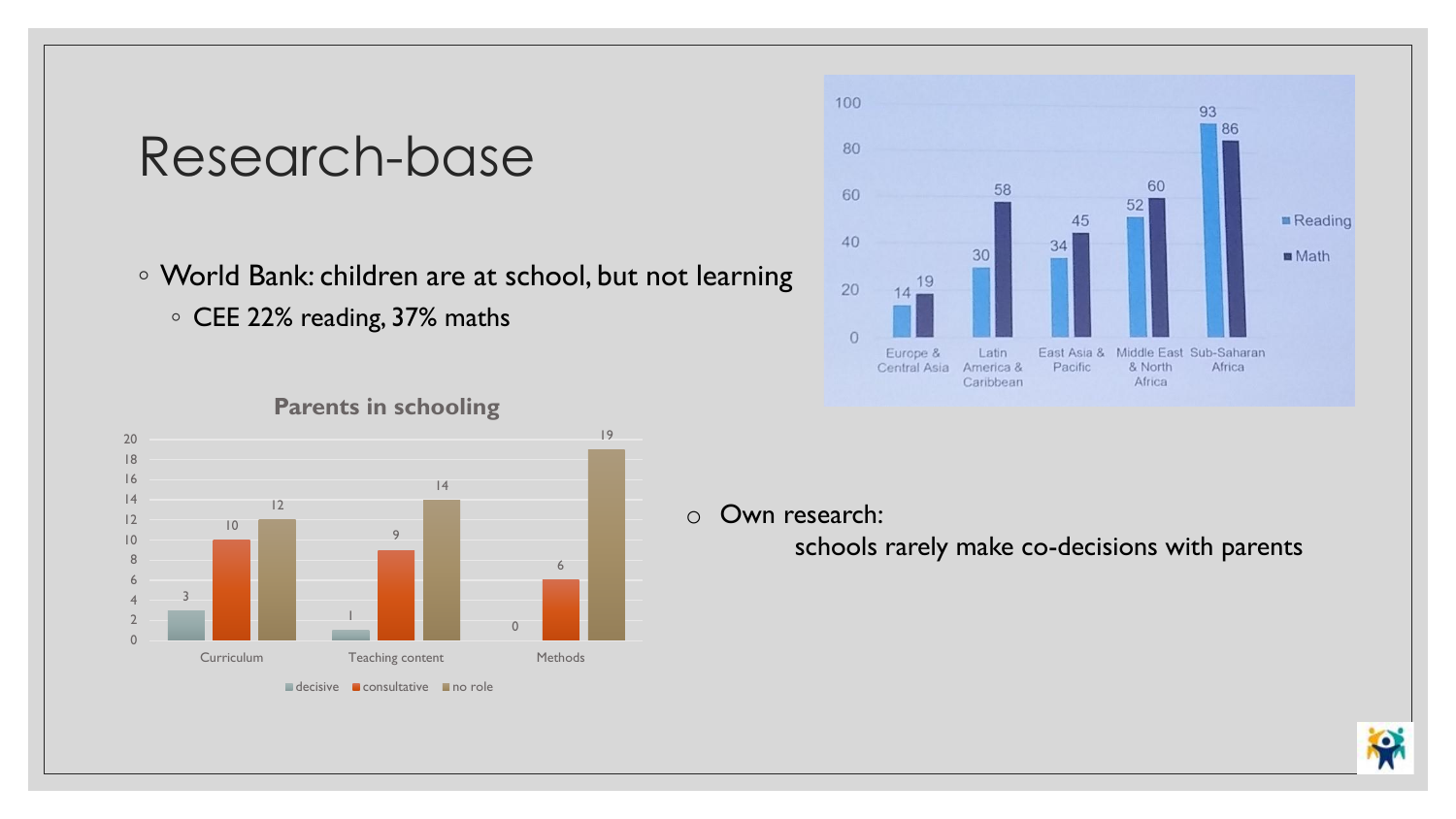# Parents have spoken Are schools and governments listening?

NewEducationDeal – Parents First – global research among parents on their experiences with school and the first school closures, input on millions' experiences via parent leaders, and country surveys (eg. 27.000 individual parents replied in Hungary)

 $\Rightarrow$  Parents International call for action and subsequent action in various countries

Findings echoed by

Council of Europe research end of 2020 - 21.042 parents from 47 countries Brookings Institute research Spring 2021– 25.000 parents globally

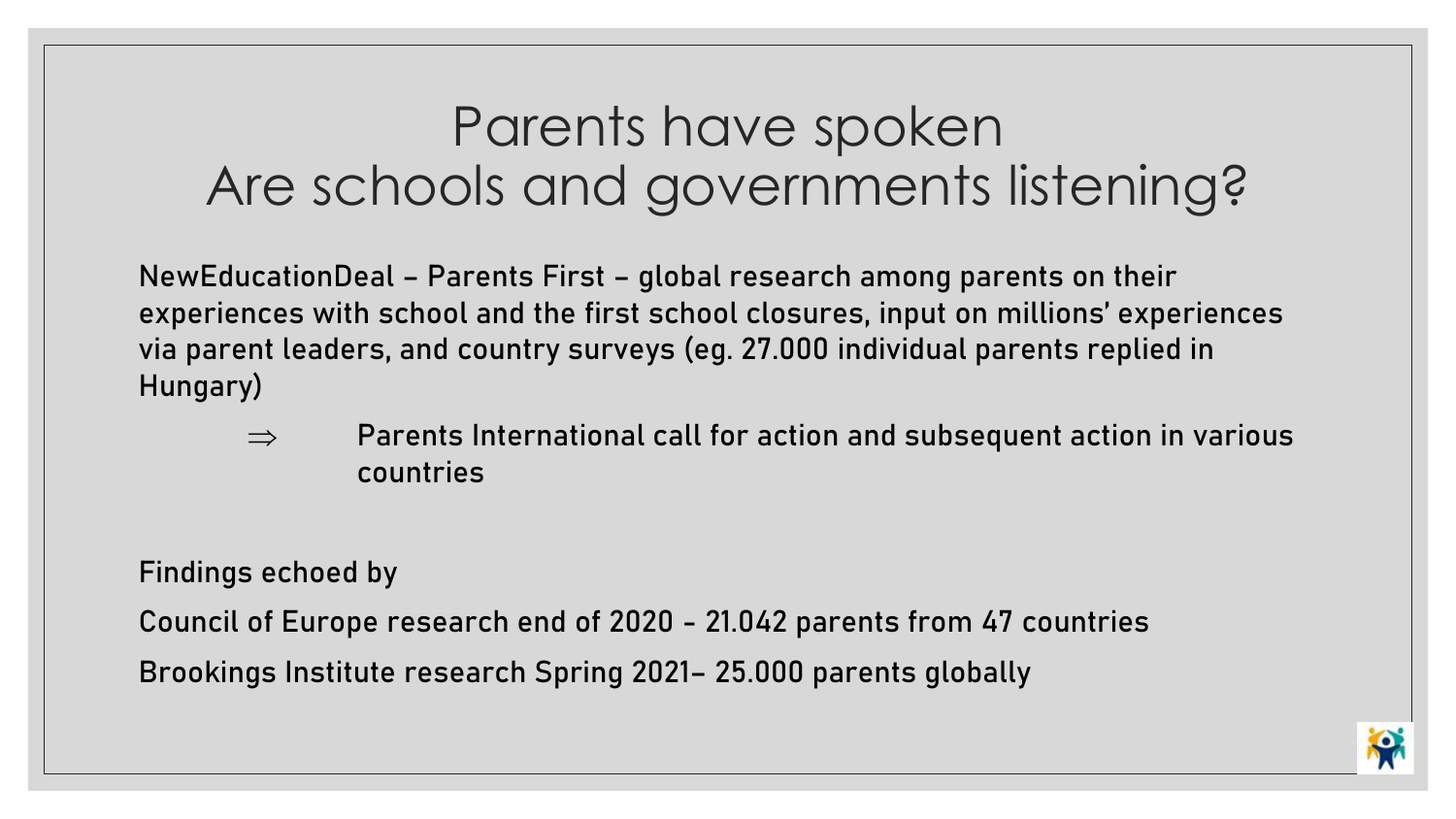# COVID-19 learning points



School as a place for social learning



Clear division of educational tasks between the home and school – for equity



Agreement on what is basic



Focus on well-being – arts, sports, childfriendly methods and school schedules



Re-imagine assessment and abolish tests





TEACHERS' UNDERSTANDING AND ACKNOWLEDGING FAMILY CIRCUMSTANCES

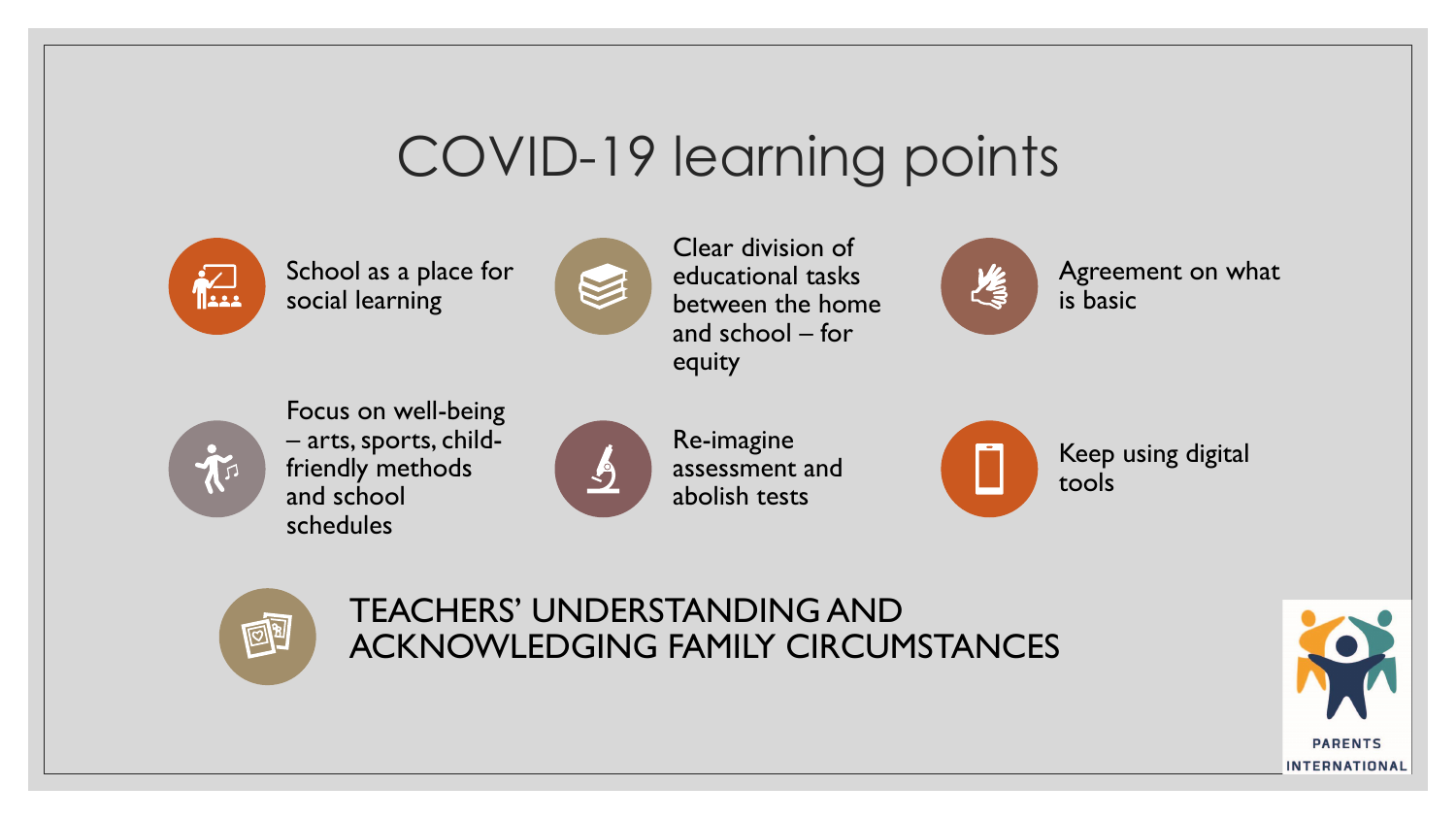





# Parents role in education

- Primary educator first & most impacting
- Scaffolder
- Gatekeeper

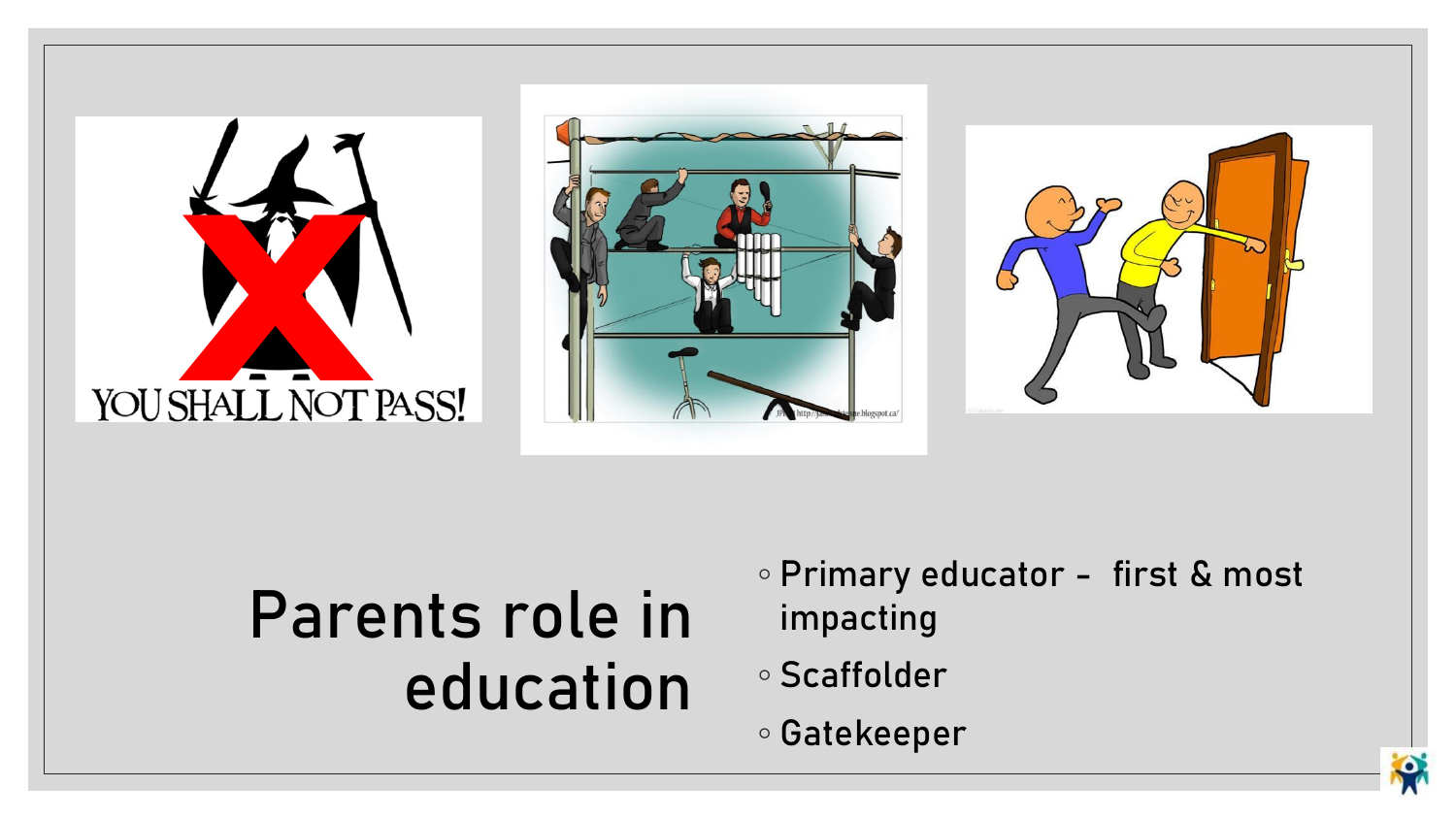## Current programmes and collaboration opportunities

- Trainings for school leaders, teachers, parents and students
- Independent research
- Supporting school rejuvenation joint progammes with governments and education organisations
- Policy support OECD, EU, UNESCO, CoE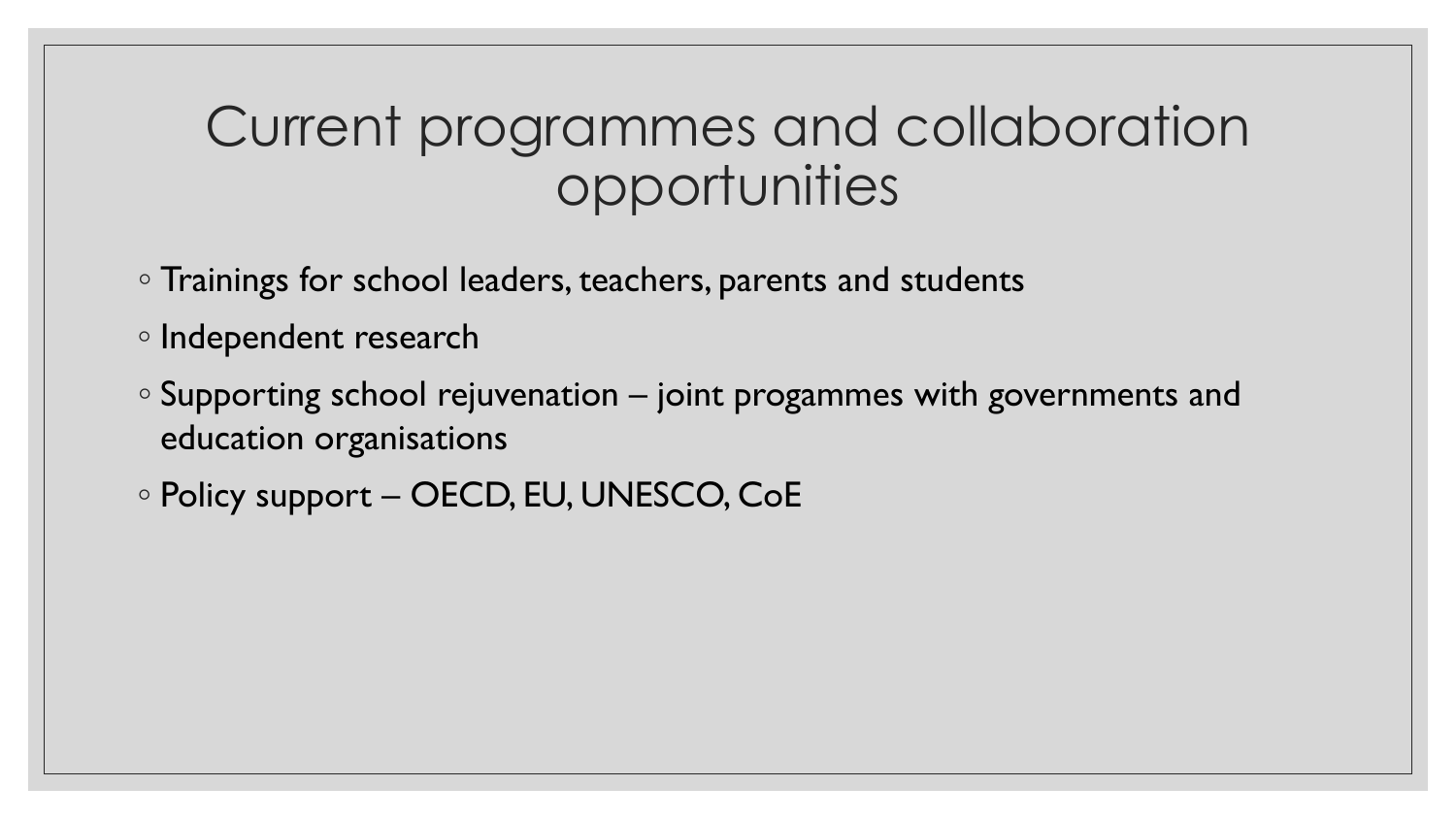## Main topics

- Parental engagement for all
- Meaningful child participation
- ◦Inclusion in education
- Open schooling
- Digital support for learning
- Educator skills development